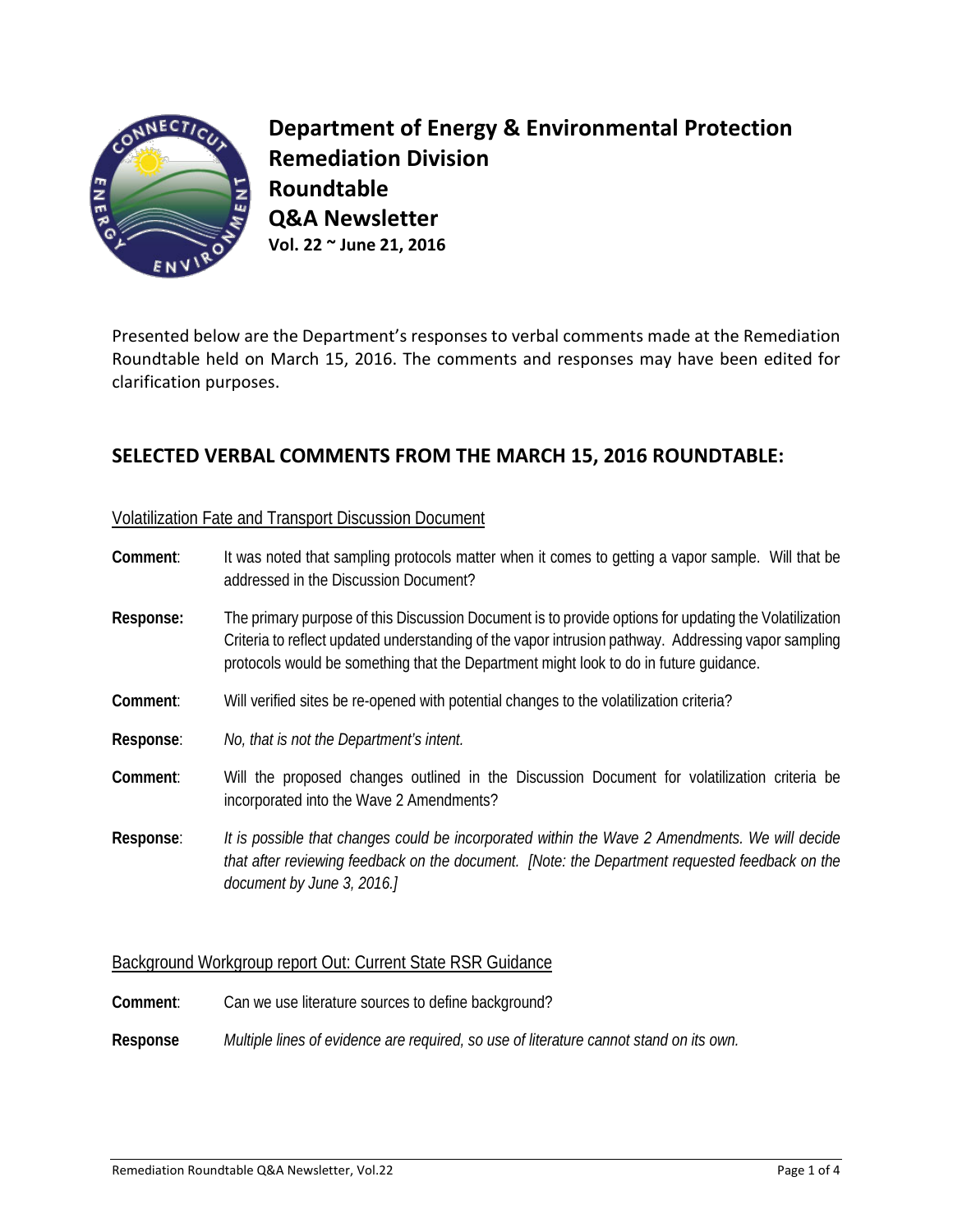#### Wave 2 RSR Rollout Process

- **Comment**: Is there enough time in the process (in May and June) for DEEP to consider public feedback on the concept language RSR revisions?
- **Response**: Yes. *There was an informal 30 day feedback period after the Conceptual Document was published in April. DEEP will be utilizing May and June to review/incorporate the feedback that was provided. The formal public process for adopting revisions to the RSRs, which is estimated to start in August, will also provide an opportunity for public comment and a public hearing process.*

### Alternative Groundwater Protection Criteria

- **Comment**: Alternate Groundwater Protection Criteria is not included as a discussion topic on the slide in the Roundtable presentation; was that topic removed from the Wave 2 Amendment proposal?
- **Response** *It is still included in Wave 2, but since it was discussed at previous Roundtables, it wasn't included in this presentation. DEEP has incorporated previous Discussion Document feedback into draft regulatory language.*

#### Alternative Surface Water Protection Criteria

- **Comment**: Does the age of the release make a difference for this provision? If it is not recent can you still have a dilution factor of 5?
- **Response**: *While the age of the release does not matter, a newer release may not be able to meet the qualifications to use this provision, since a requirement will be to show that the plume is in a diminishing state. This typically requires a body of characterization data to demonstrate.*
- **Comment**: Will this provision be self-implementing?

**Response**: *Yes*.

### Self-Implementing Engineered Controls

- **Comment**: Is the financial assurance proposed in the self-implementing Engineered Control going to be tied to the same process as the RCRA Financial Assurance? There are Municipal clients who can't get through the RCRA process, so is this different?
- **Response**: *It depends on whether it's a RCRA site. If it is not a RCRA site, then the Financial Assurance requirement is intended to have more flexibility than RCRA.*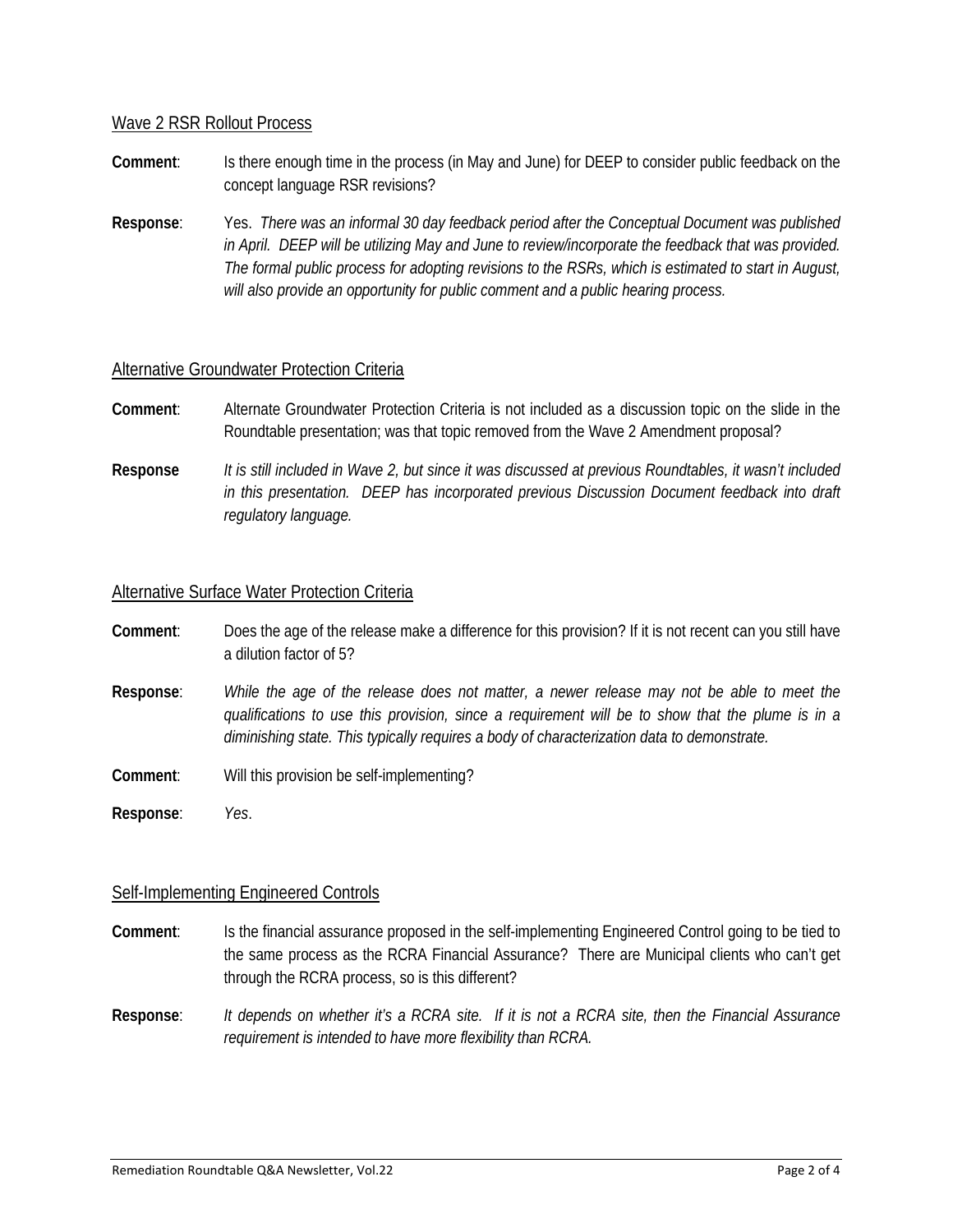- **Comment**: Will the new public notice requirements be standardized?
- **Response**: *Yes, that is the Department's intention. There will be an entire separate section that consolidates all public notice provisions.*
- **Comment**: If you have a parking lot with 9 inches of gravel, with wear and tear, it will decrease. Will an operation and maintenance plan be a required part of a self-implementing engineered control?
- **Response**: *Yes, in terms of ability of gravel parking lots to serve as a buffer, you would need to maintain the required specific thickness to have an appropriate engineered control. If it's decreased, you'll have to add more gravel. Therefore, it would be prudent that each site have a maintenance plan requirement.*

### General Questions

- **Comment**: How do the Wave 2 changes to RSRs dovetail with transformation concepts (released based program, exit ramps, and sunset transfer act, etc.)?
- **Response**: *Some components are included, but not all. For example, many additional exit ramps, including selfimplementing ones, are included. The "Alternative Criteria" provisions provide one such type of exit ramp. With these additional, more flexible options, we expect many sites will be able to be closed more easily.*

*The release-based program transformation is not addressed in the proposed remediation regulation amendments, as it is based in statute and could only be changed in statute. We had heard from the regulated community that it was important to them to improve the exit ramps in the RSRs first. This is what the Wave 2 RSR amendments are largely about. We are also working on other regulatory improvements simultaneously, such as amending the EUR regulations. We are still considering how to create the framework for a more unified program.*

- **Comment**: Is it safe to assume DEEP will not move forward with legislation for a new program until RSR the Wave 2 process is completed?
- **Response**: *There is no legislation proposed this year.*
- **Comment**: Are the changes relative to pesticide application and agriculture still included in Wave 2?
- **Response**: *Yes, we are drafting language consistent with what has been laid out in the December 2015 Roundtable presentation.*
- **Comment**; Will the April 6 document be similar in structure to the RSRs? Do you anticipate reorganization of RSRs for the formal public process?
- **Response**: *New language and concepts were released April 6, but are not final draft regulatory language. There is a plan to move things around in the final RSR package in order to help the regulations flow well, and headings will be added to make the RSRs easier to use.*